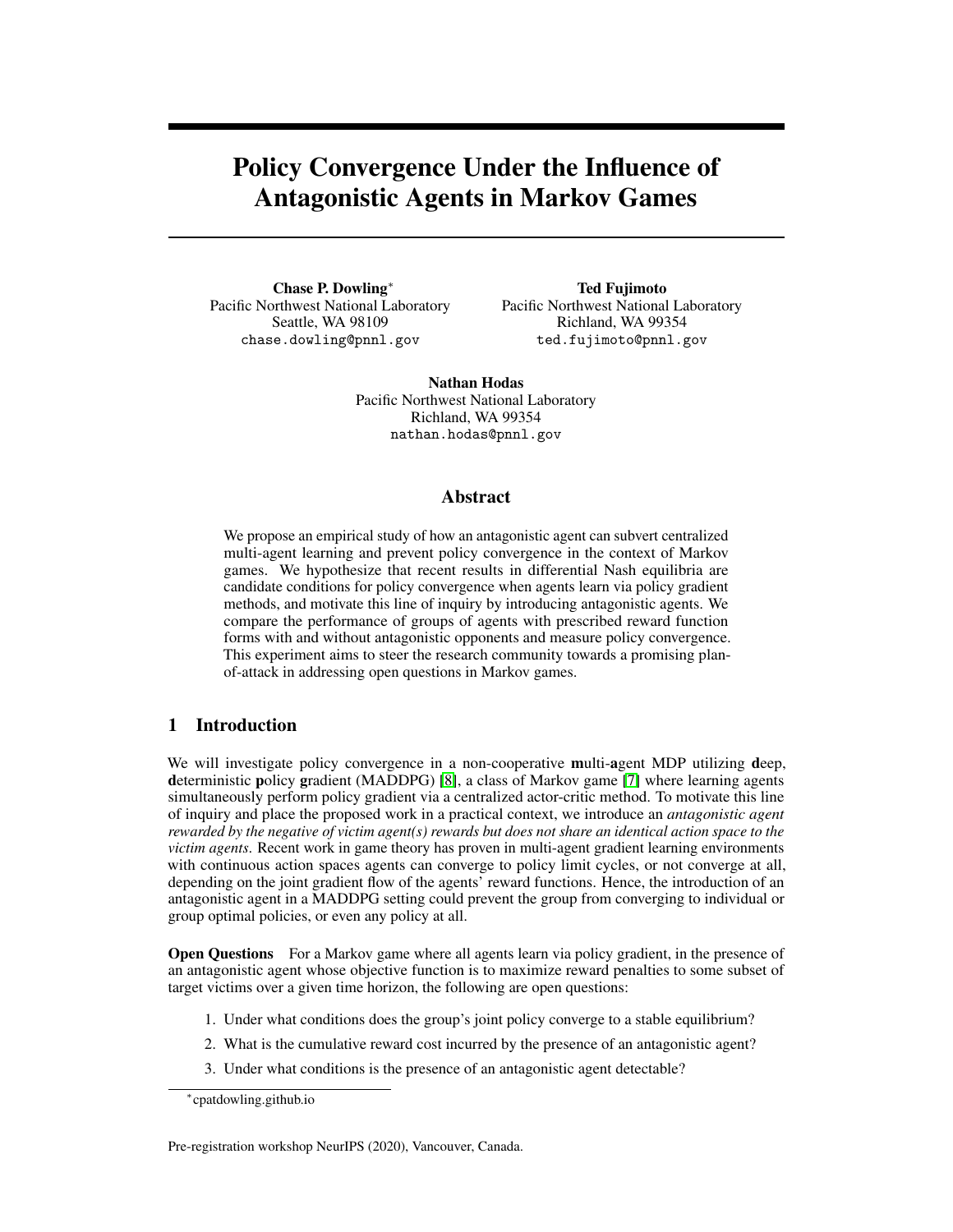An initial experimental study is well-suited to orienting a theoretical plan-of-attack at addressing these open questions in subsequent work; question 1 is particularly challenging (see Remark 15 [\[9\]](#page-5-2)). In section 2, we provide an overview of previous work in multi-agent RL and Markov games. In section 3, we define an antagonistic agent in a MADDPG setting. In section 4, we state our hypothesis and propose our experimental protocol that measures the impact of the antagonist on the group, and verify the extent to which victim agents converge to potentially sub-optimal behavior (such as limit cycles in agents' policies) in the presence of an antagonist, as well as provide the intuition for this line of questioning given some simple, initial results based on recent work.

## 2 Background

Markov games [\[7\]](#page-5-1) occupy the intersection of multi-agent Markov decision processes (MDP) and matrix games [\[2,](#page-5-3) [13\]](#page-5-4). Game theory's *theoretical* overlap with more recent work in methods for both on- and off-policy training of multi-agent MDP's, however, remains open for further theoretical and empirical exploration [\[9,](#page-5-2) [8,](#page-5-0) [5,](#page-5-5) [10\]](#page-5-6). Laying the groundwork by formalizing the relationship between stochastic games and MDP's in [\[2\]](#page-5-3), the work of Bowling has studied joint policy convergence for agents utilizing mixed learning strategies in MDP's [\[4\]](#page-5-7) and convergence to mixed equilibria for special classes of games for which optimal strategies (read policies) are probabilistic [\[3\]](#page-5-8). What remains open for exploration, however, is general conditions for policy convergence in multi-agent MDP's (as opposed to the construction of policy learning algorithms that *must* converge) [\[4,](#page-5-7) [10\]](#page-5-6).

Recent work by Mazumdar et al. [\[9\]](#page-5-2) give necessary and sufficient conditions for convergence to a so-called differential Nash equilibrium in stateless games where competing agents improve their strategy according to a (stochastic) gradient update on their individual cost functions. The authors show that gradient updates yield a gradient flow in costs with respect to the joint policy space, computed as the game Jacobian; and policy divergence or convergence to a stable point or limit cycle according to the eigenvalues of the game Jacobian. Thus, conditions for convergence for off-policy gradient methods in multi-agent MDP's like MADDPG may be more appropriately generalized than originally in [\[4\]](#page-5-7), where—intuitively—limit cycle behavior can be observed for certain learning algorithms and deterministic policies in games such as Rock-Paper-Scissors [\[4\]](#page-5-7). To wit, the authors of [\[8\]](#page-5-0) state, "agents can derive a strong policy by overfitting to the behavior of their competitors. Such policies are undesirable as they are brittle and may fail when the competitors alter strategies". The concept of Nash equilibrium is particularly suited to the analysis of such cases.

We treat an "antagonistic" agent as distinct from "adversarial" [\[6\]](#page-5-9), providing a specific definition in section 3. While sometimes referring to non-cooperative Markov games [\[10\]](#page-5-6), usage of "adversarial" in RL varies, often referring to exogenous environmental factors that are outside the control of the agents [\[11,](#page-5-10) [1\]](#page-5-11). As learning-enabled systems become prevalent in decentralized and non-cooperative infrastructural systems in future built environments (e.g. autonomous vehicles or smart-grid participants like E.V. charging stations), analysis of reward function design to render agents robust to antagonistic participants *in addition to* adversarial environments will be critical in minimizing social costs incurred in decentralized infrastructure.

### 3 Methodology

In this work we focus on the off-policy version of multi-agent deep deterministic policy gradient (MADDPG) [\[8\]](#page-5-0), an actor-critic method with a centralized critic. In MADDPG, N actors or agents share a set of states S, with individual action sets  $A_1, \ldots, A_N$  and observation sets  $\mathcal{O}_1, \ldots, \mathcal{O}_N$ . The observation sets track both the state of the system  $s_t$  as well as competing agent actions. An individual agent implements a stochastic policy  $\pi_{\theta_i} : \mathcal{O}_i \times \mathcal{A}_i \to [0,1]$  and obtains a reward  $r_i : \mathcal{S} \times \mathcal{A}_i \to \mathbb{R}$ . Let  $o_i \in \mathcal{O}_i$ ,  $a_i \in \mathcal{A}_i$ , and  $\bm{o} = \langle o_1, \ldots, o_N \rangle$ ,  $\bm{a} = \langle a_1, \ldots a_n \rangle$ , and so on for  $\bm{\theta}$ , and  $\bm{\pi}$ . Each agent  $i$ aims to maximize its own total discounted expected return over time horizon T. In MADDPG, the centralized critic learns a action-value function  $Q_i^{\pi}(\boldsymbol{o}, \boldsymbol{a})$  for each agent  $i \in 1, ..., N$ . Each agent performs the actor update to the policy parameterization  $\theta_i$ ,

$$
\nabla_{\theta_i} J(\theta_i) = \mathbb{E}_{\mathbf{o}, a \sim \mathcal{D}} \left[ \nabla_{a_i} Q_i^{\pi}(\mathbf{o}, \mathbf{a}) \nabla_{\theta_i} \pi_{\theta_i}(a_i | o_i) \right]
$$
(1)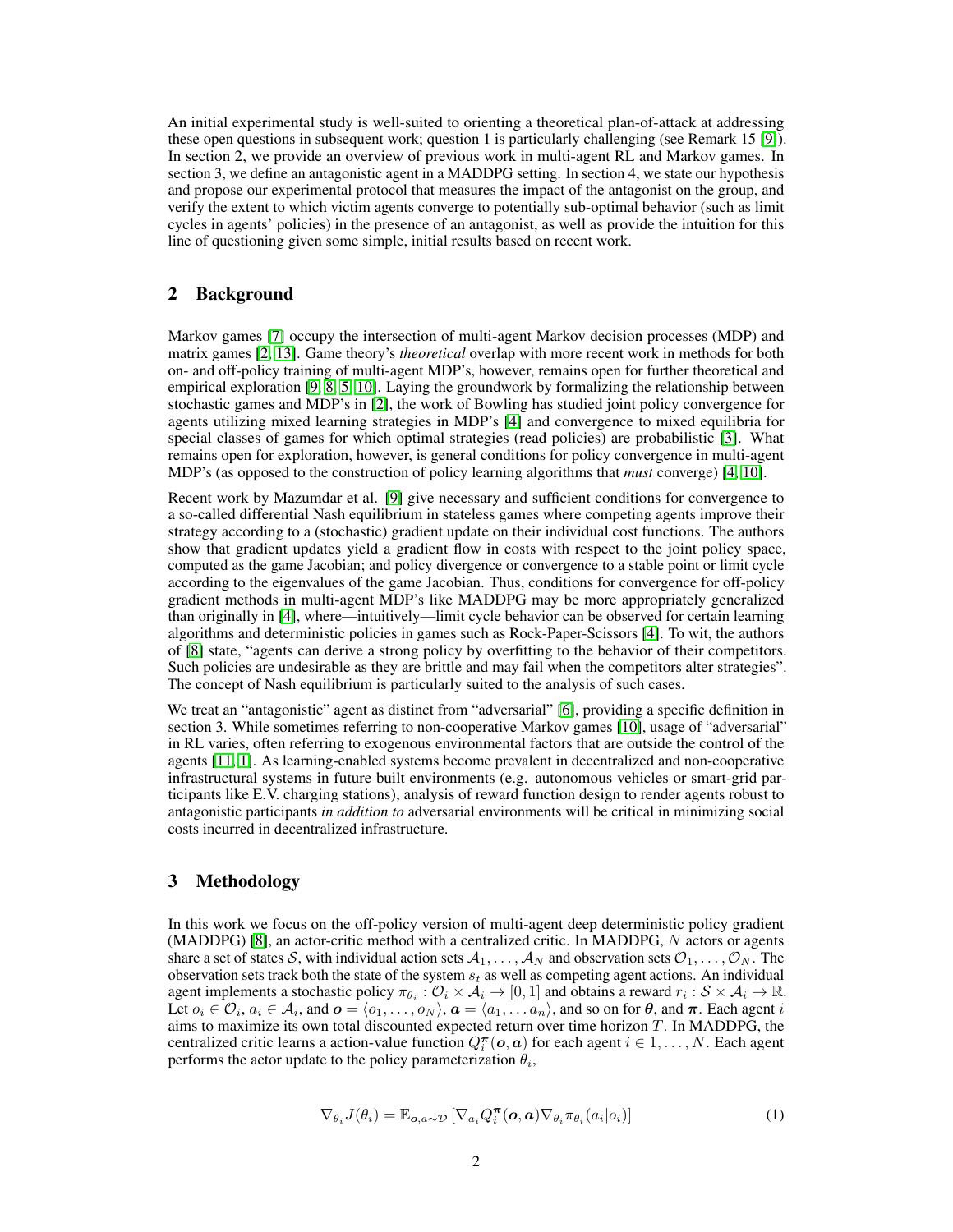where the set  $D$  records the observations, actions, and rewards received by the agents thus far. Concurrently the critic updates the estimate the action-value function according to the loss function

$$
\mathcal{L}(\theta_i) = \mathbb{E}_{o,a} \left[ (Q_i^{\boldsymbol{\pi}}(o,a) - y)^2 \right]
$$
 (2)

where  $y = r_i + \gamma Q_i^{\pi}$ . In off-policy MAADPG,  $Q_i^{\pi}$ , the value function of all agents in the system must be estimated by every agent in addition to the critic. We make use the policy inference scheme in [\[8\]](#page-5-0), where each agent maintains an approximation of competing agents' policies  $\hat{\pi}_{\phi_i^j}$  where  $\phi_i^j$  is the *i*th agent's estimated policy parameterization for the *j*th agent, which we will denote  $\hat{\pi}$  in our results.

We now define an antagonistic agent. Let  $V_i^{\pi_i}$  :  $S \to \mathbb{R}$ , be the state-value function, where  $V_i^{\pi}(s) = \sum_{a \in A_i} \pi_{\theta_i}(a_i|s) Q_i^{\pi}(o,a)$ , the expectation of the action-value over the agent's policy. Additionally let  $\Delta V_{i,t}^{\pi} = V_i^{\pi}(s_{t+1}) - V_i^{\pi}(s_t)$ .

**Definition 3.1.** The *Antagonistic Value Function* for antagonistic agent k with victim j at a state  $s_t$ under a policy  $\pi$  is defined as:

$$
V_k^{\boldsymbol{\pi}}(s_t) = -\mathbb{E}_{\hat{\pi}_{\phi_k^j}} \left[ \sum_t^T \gamma^t \Delta V_{j,t}^{\boldsymbol{\pi}} \middle| s_t \right]
$$
 (3)

where  $\gamma_k$  is the discount rate. In words, the antagonist, while maintaining an estimate of the victim agent's action-value function across states, aims to simply maximize the negative of the expected discounted reward over the remaining time horizon of the shared MDP according to the antagonist's estimate of the victim's policy. All other agents learn from predefined reward functions  $r_i$  (which we constrain in the experimental protocol) while maintaining estimates of competing agents' policies (in which an antagonistic agent may be present).

#### 3.1 Experimental Intuition: Differential Nash equilibria

Recent work [\[9\]](#page-5-2) has demonstrated necessary and sufficient conditions for the existence of so-called differential Nash equilibria when, compared to a canonical MADDPG, 1) multiple agents share a single fixed state, and each have a continuous action space, 2) act on continuously differentiable *cost* functions of the joint actions of all agents, and 3) improve their individual policy performance according to gradient descent<sup>[2](#page-2-0)</sup>.

Adapting the notation of [\[9\]](#page-5-2), consider a set of competing gradient learners  $\mathcal{I} = \{1, \dots N\}$ , with reward functions  $C_i(x_i, x_{\neg i})$  where  $C : \mathcal{X} \to \mathbb{R}$  for  $\mathcal{X} \subset \mathbb{R}^{d_i}$ . In words, each agents cost function is at least a function of their own choice  $x_i$  and some number of other agents' choices  $x_{\neg i}$  where  $\neg i$  denotes the agents other than i. For our purposes here, we will assume that C is at least twice continuously differentiable, and that each player's action space  $X$  is a connected open set.

Each agent updates a deterministic policy according to the gradient along  $-\eta \frac{\partial}{\partial x_i} C_i(x_{i,t}, x_{\neg i,t})$ , specifically the derivative of their cost function along their own action space. Because each agent is only updated with respect to the derivatives of their own strategy, we can define the joint strategy (and thus the input to each agent's cost function) to be the vector  $x := \langle x_1, \ldots x_N \rangle$ .

Definition 3.2. The gradient of the joint strategies of all agents costs is,

$$
\nabla C = \left\langle \frac{\partial C_1}{\partial x_1}, \dots, \frac{\partial C_N}{\partial x_N} \right\rangle
$$
 (4)

<span id="page-2-1"></span>the joint strategies update (in the limit of the gradient descent learning rate) with each iteration  $t$  of each agent's policy gradient according to the differential equation,

$$
\partial x_{t+1} = -\nabla C(x_t). \tag{5}
$$

<span id="page-2-0"></span> $2$ The authors of [\[9\]](#page-5-2) use cost, rather that reward functions, such that gradient improvements are descending rather than ascending—for consistency with theoretical results stated in [\[9\]](#page-5-2) we utilize their notation, rather that reformatting for reward functions and ascending gradient improvement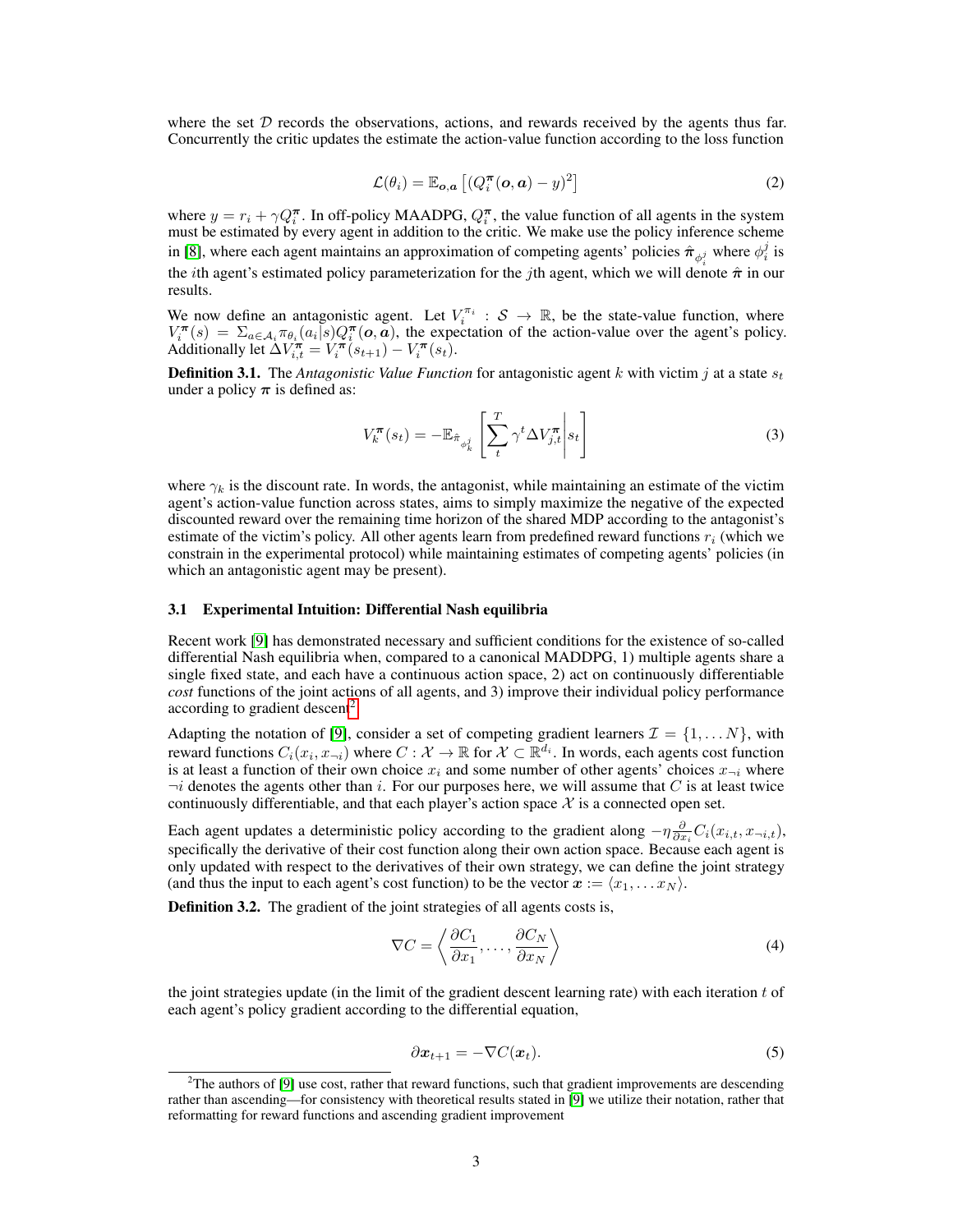<span id="page-3-1"></span>

 $3.0$ Data  $\sqrt{n_2/n_1}$ Orbit principle axes ratio  $2.5$  $2.0$  $p2/p1$  $1.5$  $1.0$  $0.5$  $\overline{a}$ Ratio n<sub>2</sub>/n<sub>1</sub>

(a) Periodic orbit induced by antagonistic agent influencing victim's gradient learning trajectory on agent 1's cost surface.

(b) Ratio of principle axes of orbit projected onto the action space  $X \times Y$ , as a function of ratio of agent learning rates.

By our differentiability assumptions, we can examine the critical points of [\(5\)](#page-2-1) by computing the Jacobian  $\nabla^2 C$ . With these quantities, we can state a primary result of [\[9\]](#page-5-2).

<span id="page-3-0"></span>**Definition 3.3.** (Mazumdar et al. 2020) A point  $x \in X$  is a locally asymptotically stable equilibirum of the continuous time dynamics [\(5\)](#page-2-1) if  $\nabla C(\mathbf{x}) = 0$  and  $\text{Re}(\lambda) > 0 \,\forall \lambda \in \text{spec}(\nabla^2 C)$ 

Definition [\(3.3\)](#page-3-0) are necessary and sufficient conditions for an attracting differential Nash equilibrium for both deterministic and stochastic gradient learners in what can be considered a gradient flow game. If any  $\text{Re}(\lambda) < 0$ , then a critical point is a saddle point. Under stochastic gradient descent, this is known to be a divergent critical point [\[12\]](#page-5-12). These results do not presuppose the presence of an antagonistic agent, however, it provides us with an analytical scaffold upon which to clearly define an antagonistic agent and observe the effect.

**Definition 3.4.** An antagonistic agent in a gradient flow game is an agent with a set of victims  $V \subseteq I$ performing deterministic policy gradient according to the cost function,  $C_{h(V)} = -\sum C_i$ . Assign a single antagonistic agent the Nth index. We have that the  $\nabla C = \langle \dots, \frac{-\partial \Sigma C_{h(V)}}{\partial x_N} \rangle$  $\frac{\Sigma C_{h(V)}}{\partial x_N}$   $\Big\rangle$ , and similarly for the Jacobian.

Two agent case To illustrate the emergent dynamics we will hypothesize exist in *stateful* Markov games, we will focus on the 2 player case of a gradient flow game, with one hangry agent with action  $y \in Y$ , and one victim with action  $x \in X$ , and subsequent reward functions  $f(x, y)$  and  $C_h(x, y)$ . In the 2 player case we can state a simple lemma on the stability of periodic equilibrium in gradient learning dynamics.

**Lemma 1.** If,  $\forall x, y \in X, Y, \left[\frac{\partial^2 f}{\partial x^2} - \frac{\partial^2 f}{\partial y^2}\right]^2 - 4\frac{\partial^2 f}{\partial x \partial x} < 0$ , then the eigenvalues  $\lambda$  of the Jacobian are complex, the gradient learning dynamics may converge to a periodic orbit.

By definition of an antagonistic agent,  $C_h(x, y) = -f(x, y)$ . The inequality is recovered from the discriminant of the characteristic polynomial of the Jacobian, but depends on the dominance of  $|\lambda|$  or  $\eta$  (updates to the joint policy spiral outwards if  $|\lambda| >> \eta$ ). We can show empirically an elliptical limit cycle has major and minor axes proportional to the agents with larger and smaller learning rates, respectively. Consider the cost functions,  $C_1 = x + xy$  and  $C_2 = -x - xy$ , where the antagonistic agent 2 attempts to maximize the costs of agent 1 with respect to their actions  $y$ . Figure [1a](#page-3-1) plots the trajectory of each player's deterministic policy on the cost surface of player 1. Figure [1b](#page-3-1) plots the ratio of the player's learning rates  $\eta_1$  (victim) and  $\eta_2$  (antagonist) against the ratio of the length of the orbit's principle axes  $p_1$  (victim) and  $p_2$  (antagonist). We conjecture, as evidenced by Fig. [1b,](#page-3-1) that independent of cost functions,  $\frac{p_2}{p_1} = \sqrt{\frac{\eta_2}{\eta_1}}$ .

Relationship to MADDPG Extending to MADDPG learning environments introduces several additional factors: Firstly, actions are discretized. Second, policies are state-dependent, so any analysis of a policy convergence must be conditioned on state transitions. For stochastic policies, we can measure the KL divergence of consecutive policy updates measured at each time t during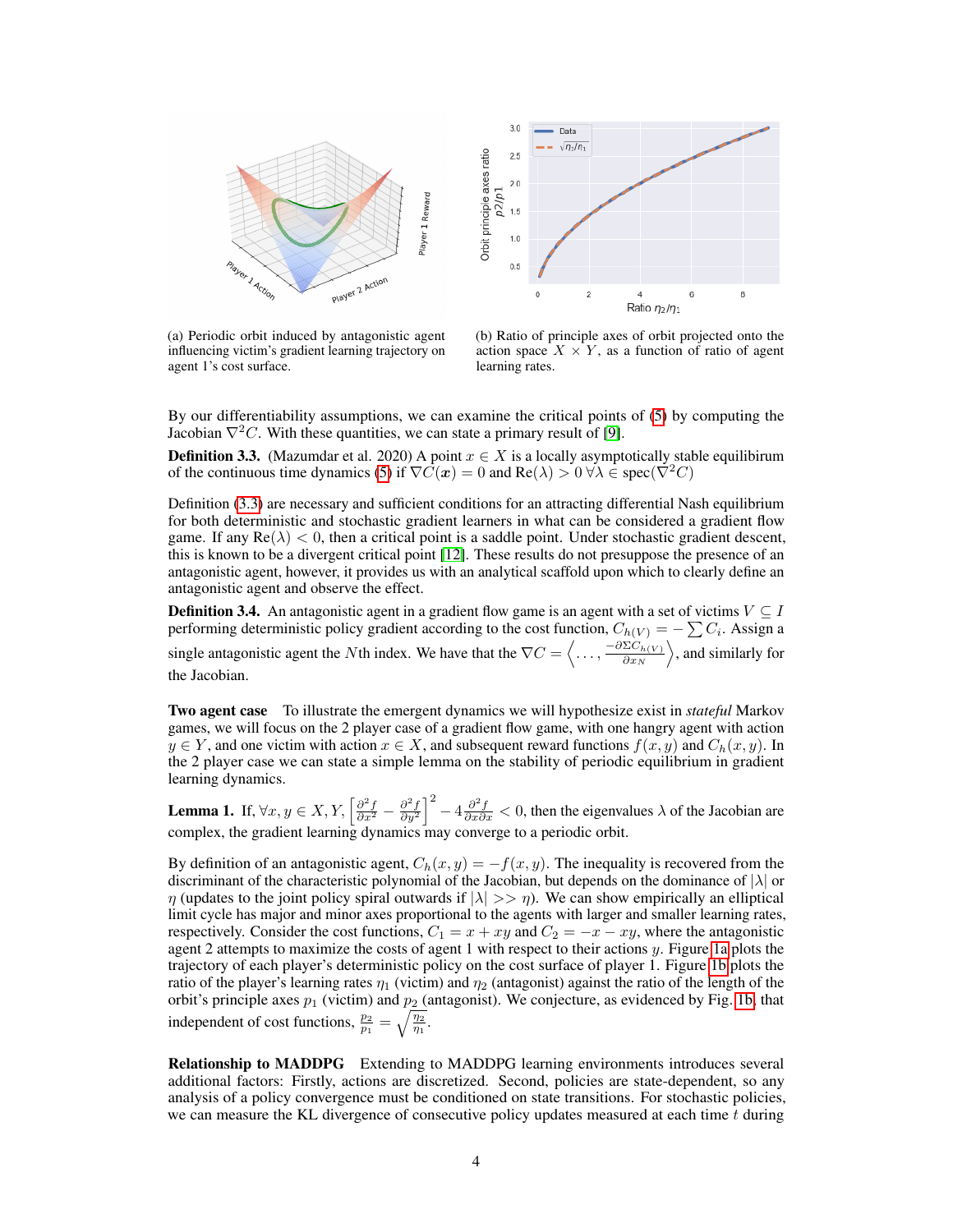training epochs,  $KL(\pi_{\theta_i,t}|\pi_{\theta_i,i,t-1})$  *conditioned* on each possible state transition. Additionally, the time horizon is finite, thus limiting behavior may not be observed, particularly if agents are required to estimate opponent value functions and the state space is large. We address these technical leaps in our experimental plan.

### 4 Experimental Protocol

Hypothesis Can we observe convergent, limit cycle, and divergent policies, conditioned on a specific state, learned in a MADDPG environment if reward functions satisfy conditions in [\[9\]](#page-5-2) for each critical point type on otherwise continuous action spaces?

Note the hypothesis does not depend on the presence of an antagonistic agent. Confirming or rejecting this hypothesis provides evidence and impetus for theoretical investigation for the three previously listed open questions, subject to the presence of a well-defined antagonistic agent.

Question 1: If the hypothesis is confirmed, then the conditions in [\[9\]](#page-5-2) are likely a candidate special case of a more general sense of gradient flow in Markov games.

Question 2: Assume the hypothesis is confirmed. If policies conditioned on state converge to a limit cycle, our evidence suggest the limit cycle depends on hyperparameters that influence the gradient step-size; we will observe this. If policies conditioned on state converge to a fixed point, we can compare this the cumulative reward received by a victim agent not subject to an antagonist.

Question 3: Assume the hypothesis is confirmed. The answers to questions 1 and 2 will provide a basis for understanding when an antagonistic agent can be detected directly, if at all. We will explicitly test if an antagonistic agent can be detected in the affirmative by measuring 1) the impact to total reward of the victim and 2) the difference in joint policy, if convergent, where both 1 and 2 are a function of antagonistic agent parameterization (over multiple realizations).

#### 4.1 Training Framework

Our experiment is practically motivated by studying the presence of an antagonistic agent. It will be composed of a treatment group and a control group both performing MADDPG, each comprised of 5 agents with linear stochastic policies, agent i's action,  $a_i \sim \pi_{\theta_i}$ . The treatment group contains 1 antagonistic agent with 1 victim, and the control class contains no antagonistic agents. Confirming our hypothesis requires positively observing the predicting behavior in either case.

Non antagonistic agents will have quadratic reward functions, where agent action dependency arises from mixed terms in choices of action. Specifically,

$$
r_i(s, a) = \sum_{j=1}^{N} \sum_{k=1}^{N} w_{i,j}(s) a_j a_k + \sum_{m=1}^{N} w_m(s) a_m
$$
\n(6)

where products of actions ensures pair-wise agent reward dependency on competitors in an easily structured way, with weights  $W_{i,j}(s): S \to \mathbb{R}^{N \times \Sigma_i |A_i|}$ , for agent i, for the j degree of the reward polynomial. By choosing a population of 4 non-antagonistic agents, we will represent each possible combination of agent reward function dependencies: antagonist-victim, victim-neutral, neutralneutral, and independent. The shared state-space  $S$  will contain 3 fully-connected states, and agents will perform actions discretized over an open, zero centered interval  $(0, 1)$ , forming identical action sets  $A_i$  of size  $|A_i| = 1,000$  (chosen large enough to approximate a continuous action space), for each agent at each state. Therefore, the policy changes will depend on the current state, parameterized per-agent by  $W_{i,j}(s)$ .

At each of the 3 states, *the continuous analogue of the game Jacobian conditioned on that state will satisfy the conditions of* [[9](#page-5-2)], such that each state—for large enough time horizon  $T$ —is hypothesized to exhibit for gradient methods, policy convergence to a fixed point (positive definite), policy convergence to a limit cycle (skew symmetric, complex eigenvalues), and policy divergence (negative definite). This is achieved by choice of  $W_{i,j}(s)$  for each like in the continuous action space examples  $C_1$  and  $C_2$  in the two agent example case, but over finely discretized actions in the  $(0, 1)$  interval. We will consider three distinct transition kernels: 1) uniform probability of state transition independent